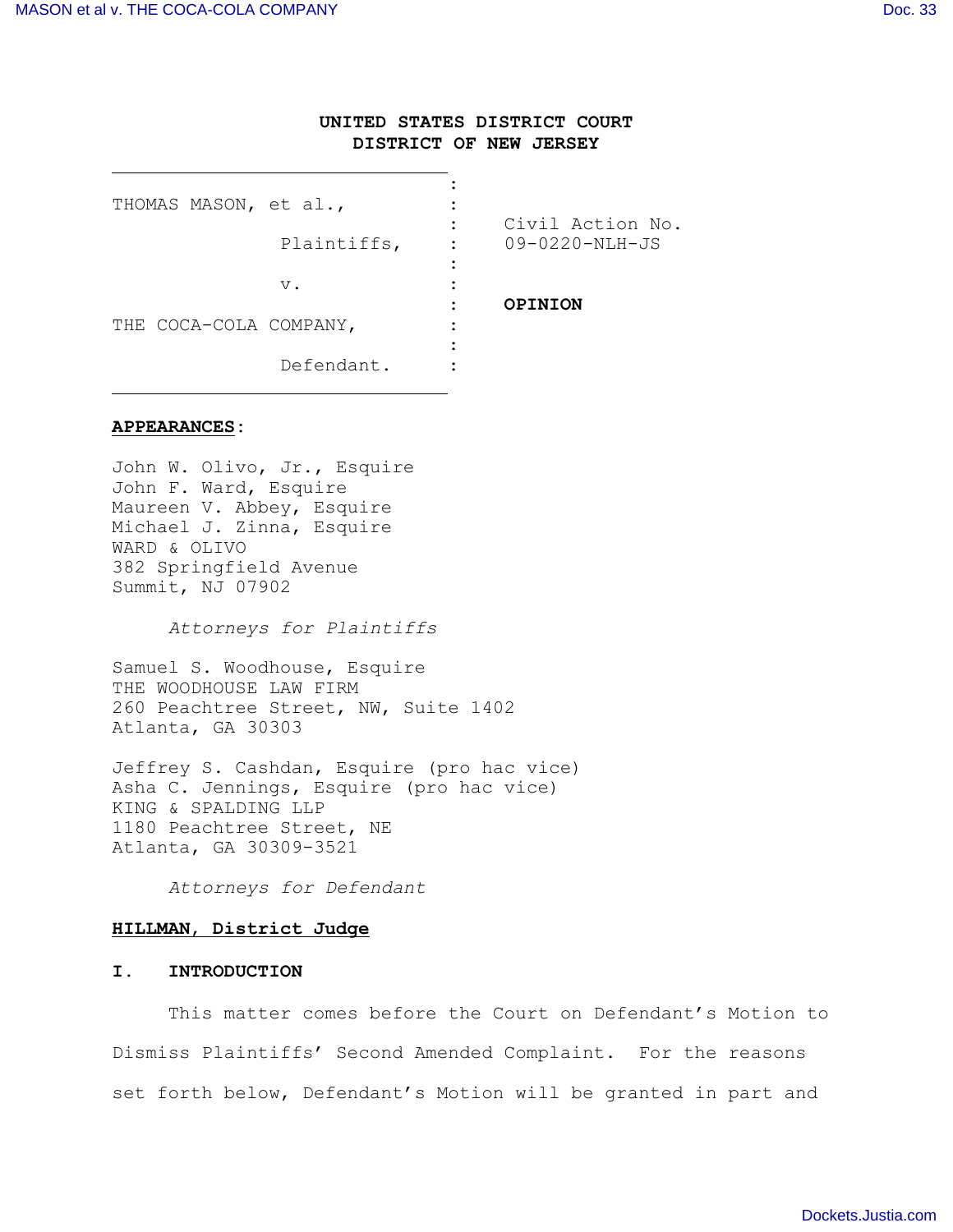denied in part.

### **II. BACKGROUND**

Plaintiffs, Thomas Mason and Molly E. Adams, filed their Second Amended Complaint on June 29, 2009, alleging counts for violation of the New Jersey Consumer Fraud Act ("NJCFA"), N.J.S.A. 56:8-1, et seq., negligent misrepresentation, intentional misrepresentation, and unjust enrichment against Defendant, The Coca-Cola Company. These claims are all premised on Plaintiffs' allegations that Defendant "promoted, advertised and marketed" its product "Diet Coke Plus," despite the fact that it had a misleading label that was in violation of the Federal Food & Drug Administration's ("FDA") rules and regulations. (Second Amended Complaint at ¶ 11.) Among other things, Plaintiffs allege that "the term 'Plus' connotes a more robust amount of vitamins and minerals in the product when, in fact, that was not the case at all."  $(\underline{Id.}]$  at  $\P$  14.) Defendant now moves to dismiss Plaintiff's Second Amended Complaint.

### **III. DISCUSSION**

### **A. Primary Jurisdiction**

Defendant asserts that this matter should be dismissed because the issues raised fall within the special competence of the FDA. The doctrine of primary jurisdiction applies where a claim "involves technical or policy considerations which are beyond the court's ordinary competence and within [an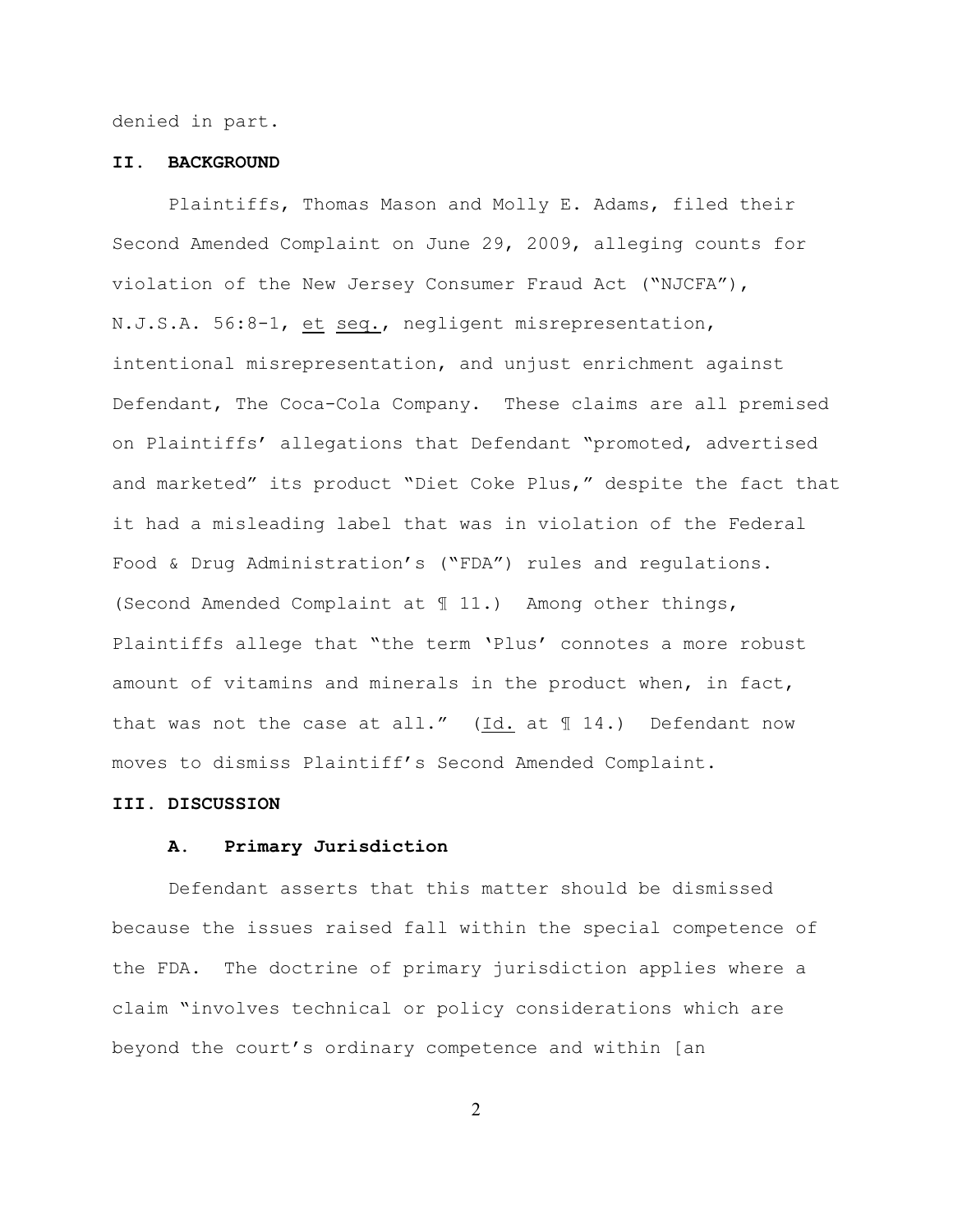administrative] agency's field of expertise," and requires that the court refer the matter to the appropriate agency.MCI Telecommunications v. American Telephone & Telegraph, Inc., 496 F.2d 214, 220 (3d Cir. 1974); see also CSX Transp. Co. v. Novolog Bucks County, 502 F.3d 247, 253 (3d Cir. 2007); MCI Telecommunications v. Teleconcepts, Inc., 71 F.3d 1086, 1103 (3d Cir. 1995). The doctrine is intended to promote "uniformity and consistency in the regulation of a business entrusted to a particular agency, the utilization of an agency's specialized knowledge and insight gained through experience, and the exercise of administrative discretion in affecting regulatory policy entrusted to an agency." Ipco Safetely Corp. v. Worldcom, Inc., 944 F. Supp. 352, 356 (D.N.J. 1996).

"[T]he possibility that a conflict may arise if a court were to decide a matter inextricably intertwined with an intensive regulatory scheme requires judicial abstention in such cases." Torres-Hernandez v. CVT Prepaid Solutions, Inc., No. 08-1057-FLW, 2008 U.S.Dist. LEXIS 105413, at \*8 (D.N.J. Dec. 9. 2008); see also Cheyney State College Faculty v. Hufstedler, 703 F.2d 732, 736 (3d Cir. 1983); American Telephone & Telegraph, Inc., 496 F.2d at 220 (finding that doctrine was created to "avoid conflict between the court and an administrative agency arising from either the court's lack of expertise with the subject matter of the agency's regulation or from contradictory rulings by the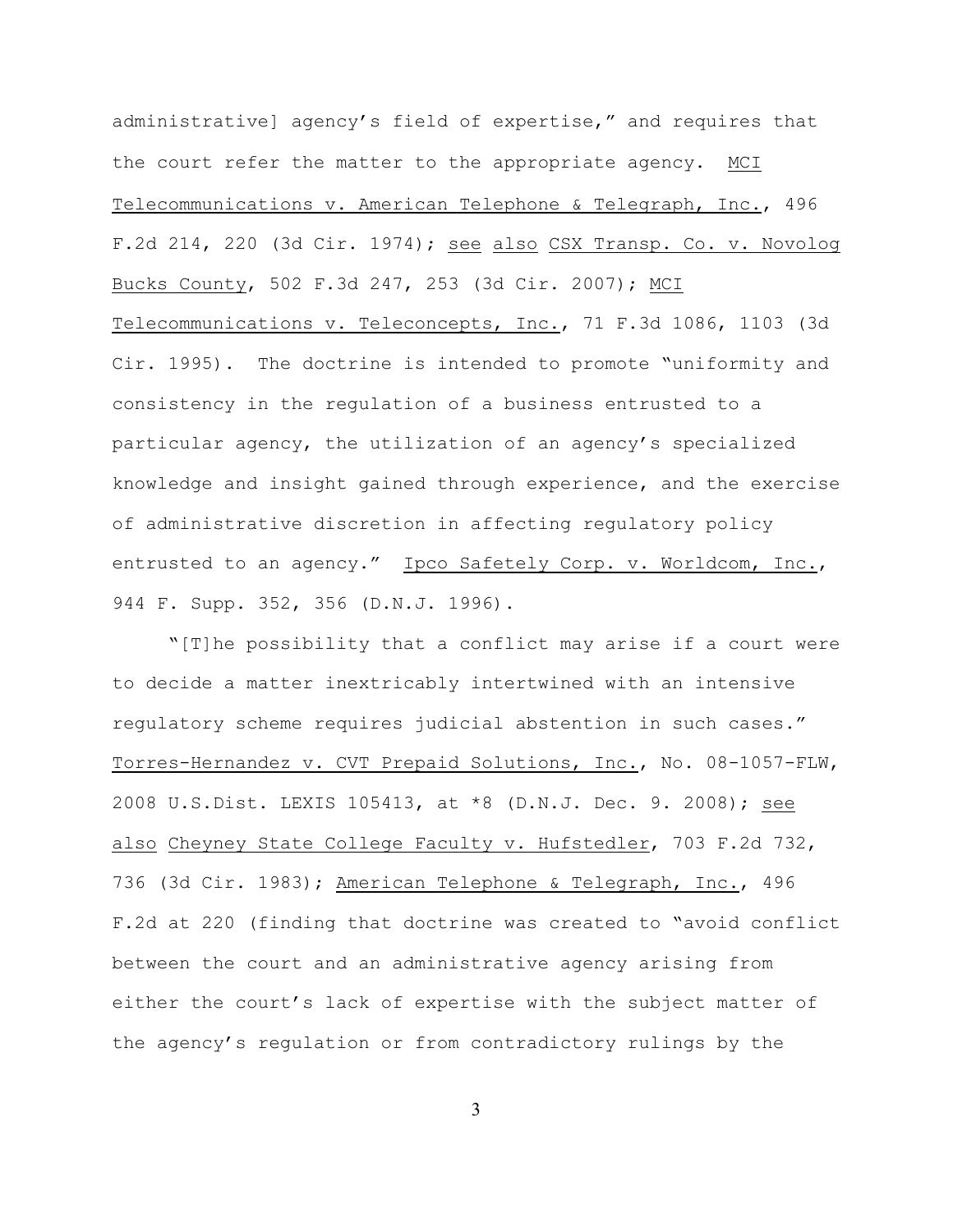agency and the court"). This does not mean that a court must defer to an agency every time a cause of action implicates regulations. See The Business Edge Group, Inc. v. Champion Mortgage Company, Inc., 519 F.3d 150, 154 (3d Cir. 2007). Courts are quite capable of handling issues that can be resolved "using the plain language of the [regulations] and ordinary rules of construction." Id.

Whether the doctrine of primary jurisdiction applies is determined on a case-by-case basis. Global Naps, Inc. v. Bell Atlantic - New Jersey, Inc., 287 F. Supp. 2d 532, 549 (D.N.J. 2003). Although there is "no fixed formula for determining whether the doctrine of primary jurisdiction applied," courts may consider the following factors:

> (1) whether the question at issue is within the conventional experience of judges or whether it involves technical or policy considerations within the agency's particular field of expertise;

> (2) whether the question at issue is particularly within the agency's discretion;

> (3) whether there exists a substantial danger of inconsistent rulings; and

> (4) whether a prior application to the agency has been made.

Id.; see also Ipco, 944 F. Supp. at 356.

Applying these factors, the Court finds that Plaintiffs' Second Amended Complaint is properly before this Court. At its heart, this case calls for the determination of whether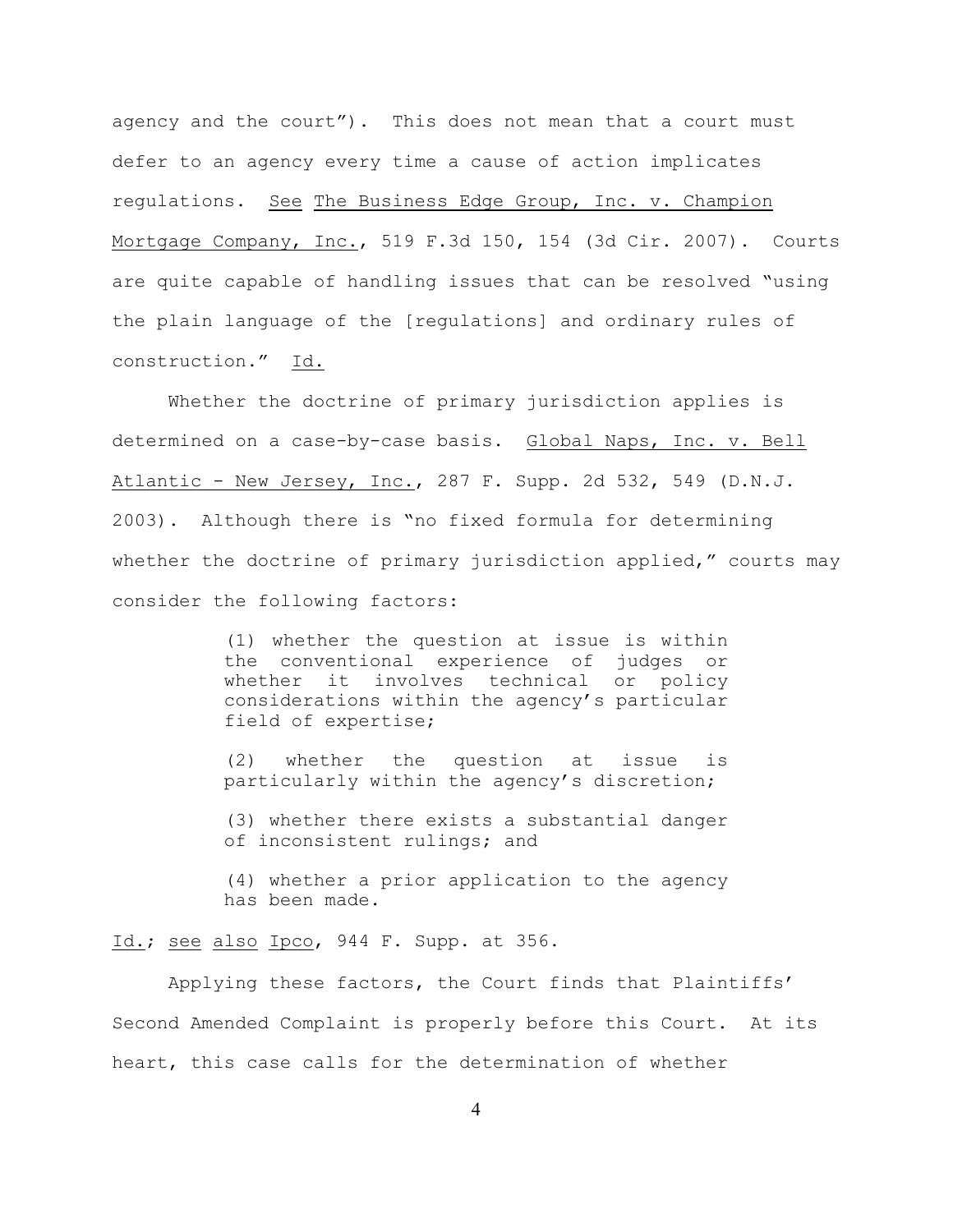Plaintiffs received what they bargained for. Among other things, Plaintiffs allege that they were misled by Defendant's use of the term "Plus" in the name and marketing of its product. The term "Plus," Plaintiffs allege, connotes increased levels of vitamins and minerals, which the product at issue allegedly lacked. While the FDA has defined the term "Plus" in its regulations, see 21 C.F.R. § 101.54(e), Court are routinely called upon to apply regulations. See The Business Edge Group, Inc., 519 F.3d at 154. No technical expertise within the special province of the FDA is necessary for any of the determinations called for in this case. Moreover, there appears to be no risk of inconsistent rulings in this case. See Torres-Hernandez, 2008 U.S. Dist. LEXIS, at \*11 (finding no risk of inconsistent ruling where the regulatory scheme was clear and "either the consumers received the appropriate minutes on the prepaid calling cards, or the converse is true"). Defendant has not identified any pending hearing before the FDA, or imminent ruling, on the issues involved in this case that would give rise to a conflict with the current regulatory scheme.

Defendant relies primarily upon Sandoz Pharmaceuticals Corp. v. Richardson-Vicks, Inc., 902 F.2d 222 (3d Cir. 1990) in arguing that the doctrine of primary jurisdiction applies here. In that case, the Court was called upon to determine whether the defendant's listing of the demulcents in the cough syrup it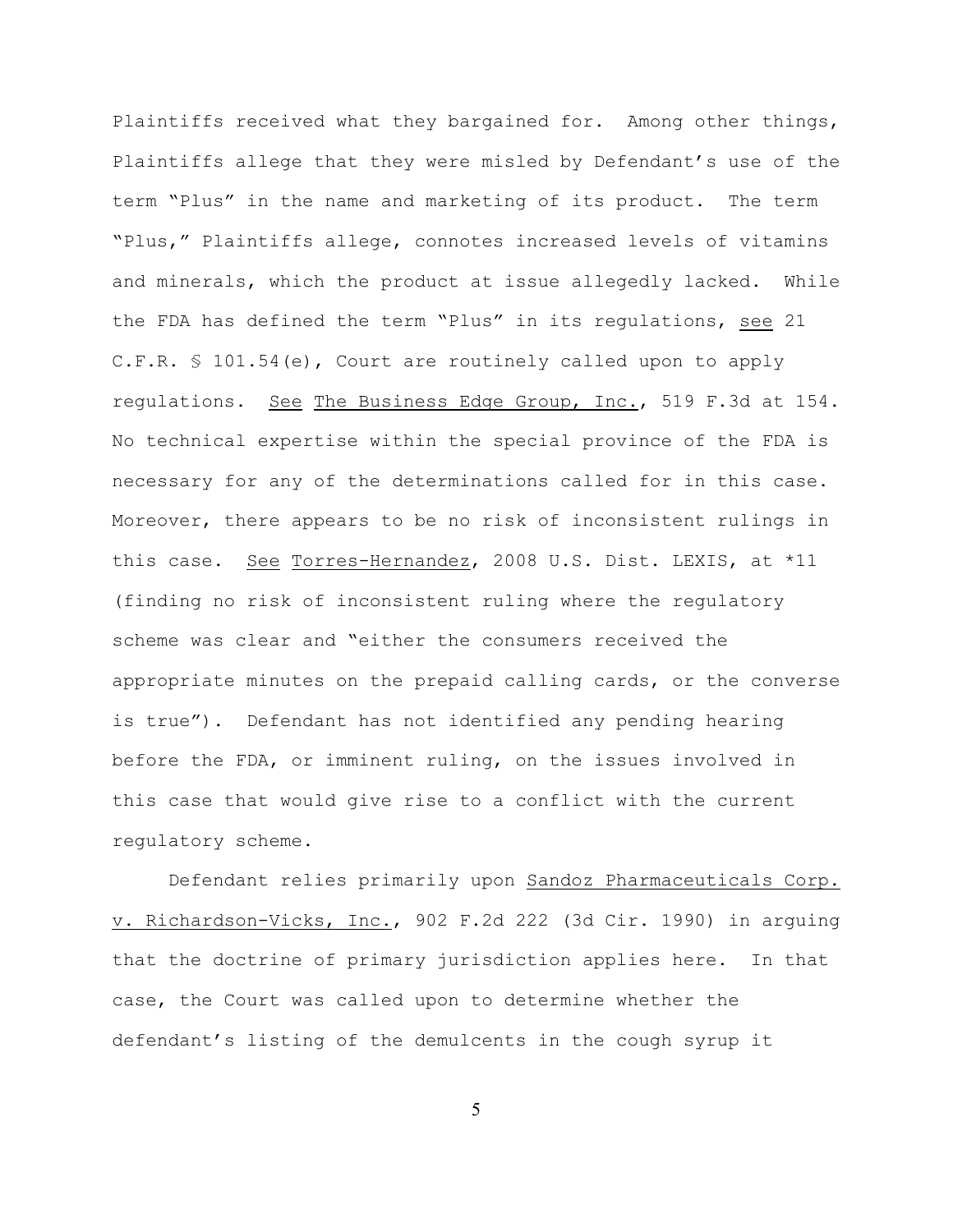manufactured as "inactive" on the product's label was false. Id. at 230. However, the FDA had not yet addressed whether demulcents must be labeled as "active" or "inactive" ingredients within the meaning of its regulations. Id. In the absence of such guidance from the FDA, the court found that plaintiff's position "would require [it] to usurp administrative agencies' responsibility for interpreting and enforcing potentially ambiguous regulations." Id. at 231. In this case, by contrast, the Court is not being called upon to determine any issues within the FDA's field of expertise that it has not already addressed. Accordingly, the Court finds no basis to apply the doctrine of primary jurisdiction at this time. See Torres-Hernandez, 2008 U.S. Dist. LEXIS, at \*11 ("Primary jurisdiction is an exceptional doctrine reserved for those technical cases that would conflict with specific federal regulations or pending agency hearings.")

#### **B. Preemption**

Defendant argues that Plaintiffs' claims are preempted by federal law, and so must be dismissed.<sup>1</sup> Pursuant to the Supremacy Clause of the United States Constitution, federal law may be held to preempt state law where Congress so intends. See U.S. Cont., art. VI, cl. 2; Malone v. White Motor Corp., 435 U.S.

 $<sup>1</sup>$  Plaintiffs moved for leave to file a sur-reply brief to</sup> respond to issues raised about preemption in Defendant's reply brief. This motion is granted, and the supplemental submissions of both parties will be considered.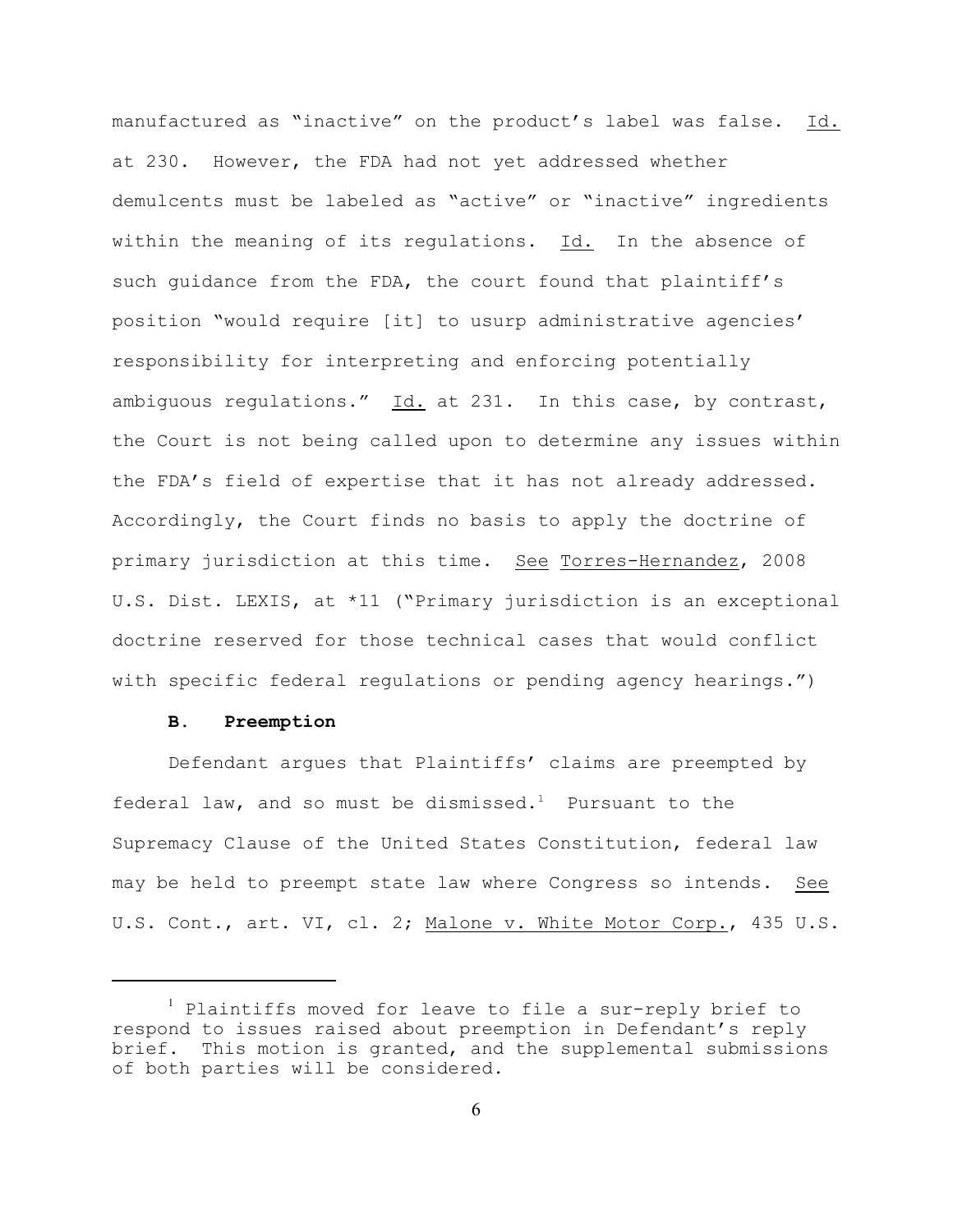497 (1978) (explaining that "the purpose of Congress is the ultimate touchstone" of the preemption analysis). Congressional intent may be "explicitly stated in the statute's language or implicitly contained in its structure and purpose." Jones v. Rath Packing Co., 430 U.S. 519 (1977). As such, three forms of preemption have been recognized: express preemption, field preemption, and implied conflict preemption. Hillsborough County, Fla. v. Automated Med. Labs, Inc., 471 U.S. 707, 713 (1985).

Defendant argues that the Federal Food, Drug, and Cosmetic Act ("FFDCA"), 21 U.S.C. SS 301, et seq., expressly preempts Plaintiffs' claims in this matter. The FFDCA provides that "no state or political subdivision of any state may directly or indirectly establish under any authority . . . any requirement respecting any claim . . . made in the label or labeling of food, that is not identical to the requirement of Section  $343(r)$ ." 21 U.S.C. § 343-1(a)(5). Defendant argues that Plaintiffs' state claims seek to impose obligations on the labeling of its product Diet Coke Plus beyond those imposed by the FFDCA. However, the Court does not agree. The Second Amended Complaint does not allege anything that could be construed as seeking to impose greater or different labeling obligations upon Defendant than the FFDCA. Rather, Plaintiffs' merely allege that Defendant failed to abide by the federal labeling requirements and, in doing so,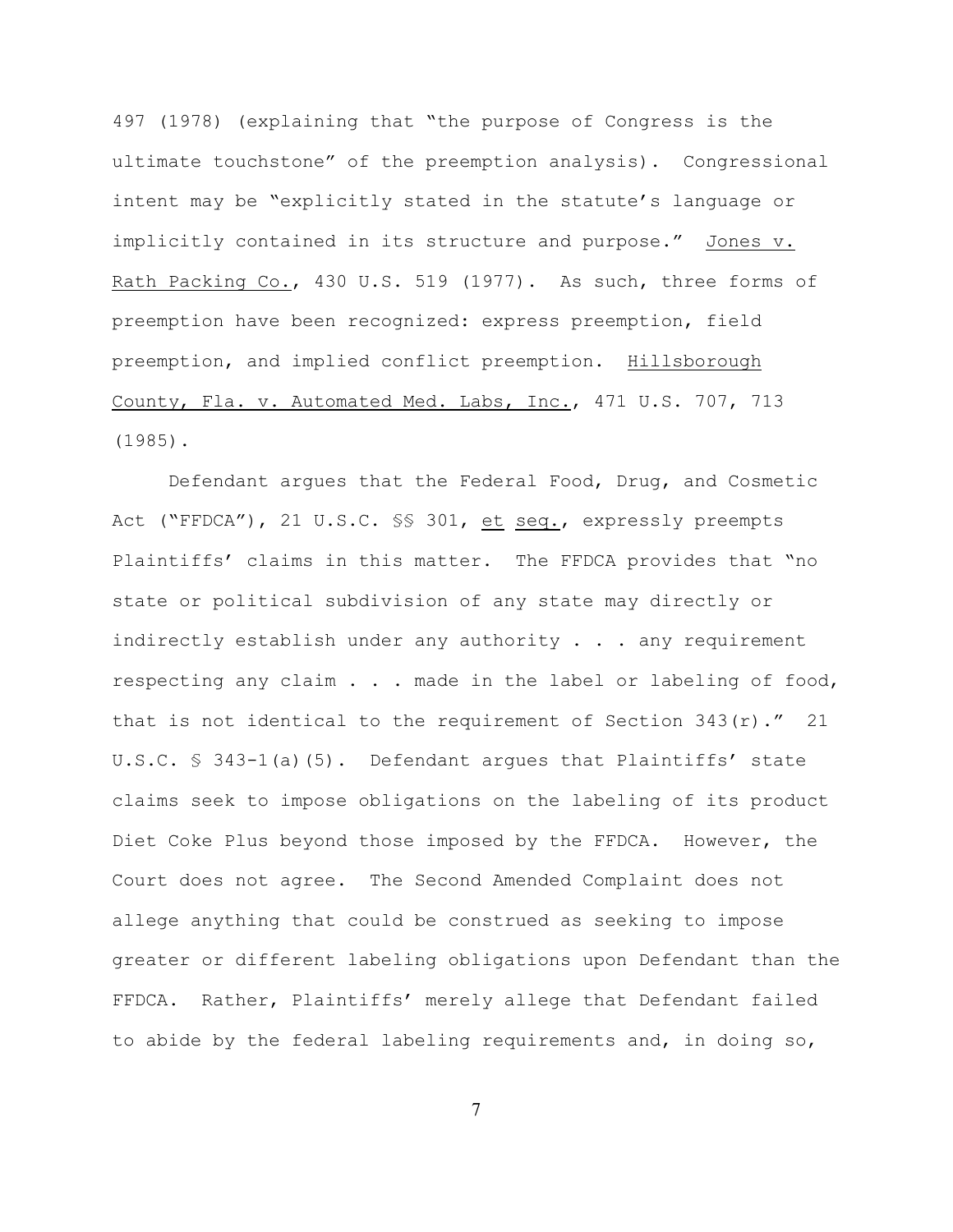misled Plaintiffs as a matter of state law. Nothing in the language of the statute expressly preempts a state claim for consumer fraud based on a failure to follow federal labeling regulations. Thus, express preemption is not appropriate in this case.<sup>2</sup>

Defendant also argues that Plaintiffs' claims are subject to implied conflict preemption. Implied conflict preemption exists when it is "impossible for a private party to comply with both state and federal requirements." English v. Gen. Elec. Co., 496 U.S. 72, 78-79 (1990). "Both federal statutes and regulations have the force of law and can preempt contrary state law." Holk v. Snapple Beverage Corp., No. 08-3060, 2009 WL 2449561, at \*8 (3d Cir. Aug. 12, 2009); see also Wyeth v. Levine, --- U.S. ---, 129 S.Ct. 1187, 1200 (2009) ("This Court has recognized that an agency regulation with the force of law can pre-empt conflicting state requirements."); Fellner v. Tri-Union Seafoods, L.L.C., 539 F.3d 237, 243 (3d Cir. 2008) ("Where Congress has delegated the authority to regulate a particular field to an administrative agency, the agency's regulations issued pursuant to that authority have no less preemptive effect than federal statutes .

. . .").

 $2$  The Court notes that although Defendant argued that field preemption also applied in its moving papers, it conceded in its Reply Brief that this argument is no longer valid in light of the Third Circuit's recent holding in Holk v. Snapple Beverage Corp., No. 08-3060, 2009 WL 2449561, at \*8 (3d Cir. Aug. 12, 2009).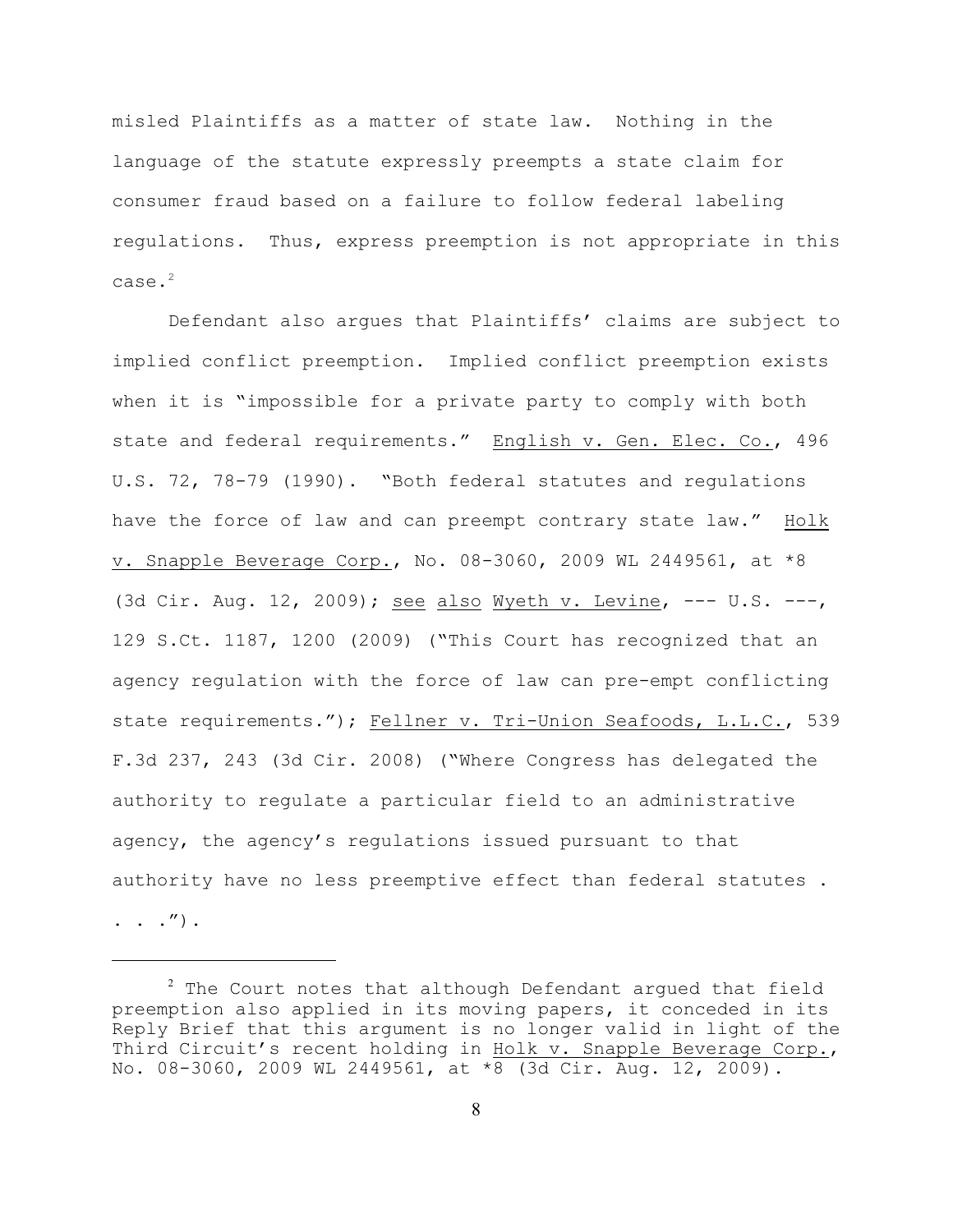Defendant argues that Plaintiffs' claims are preempted because they stand as an obstacle to federal law. In support of this argument, Defendant asserts that Plaintiffs' allegations focus exclusively on Defendant's use of the term "Plus" in the name and marketing of its product "Diet Coke Plus." It also points to the fact that the FDA has precisely defined the term "Plus" in its regulations. See 21 C.F.R. § 101.54(e). Further, the regulatory scheme created by the FDA specifically addresses the fortification of food and beverages, see 21 C.F.R. § 104.20, and the labeling requirements for relative claims such as "plus," see 21 C.F.R. \$\$ 101.13(j)(2), 101.54(e)(1)(iii). Accordingly, Defendant suggests, if the FDA were to determine that it was compliant with these regulations and the Court were to ultimately conclude that it violated the NJCFA, it could not possibly comply with both state and federal law.

As an initial matter, Plaintiff's claims may not be as narrow as framed by Defendant.<sup>3</sup> Moreover, even if Defendant were to ultimately demonstrate that it is compliant with FDA regulations, such fact would more appropriately serve as a defense to any claim stemming from its use of the term "Plus"

 $3$  Plaintiffs argue in their Sur-Reply that "even if the FDA should reverse itself and send Coke a letter blessing the Diet Coke Plus label, the Plaintiffs can go forward on their existing allegations." (Pl. Sur-Reply Br. at 5.) This will likely depend on whether Plaintiffs' allegations go beyond Defendant's use of the term "Plus." That issue is not before the Court in this Motion, and the Court makes no findings with respect to it.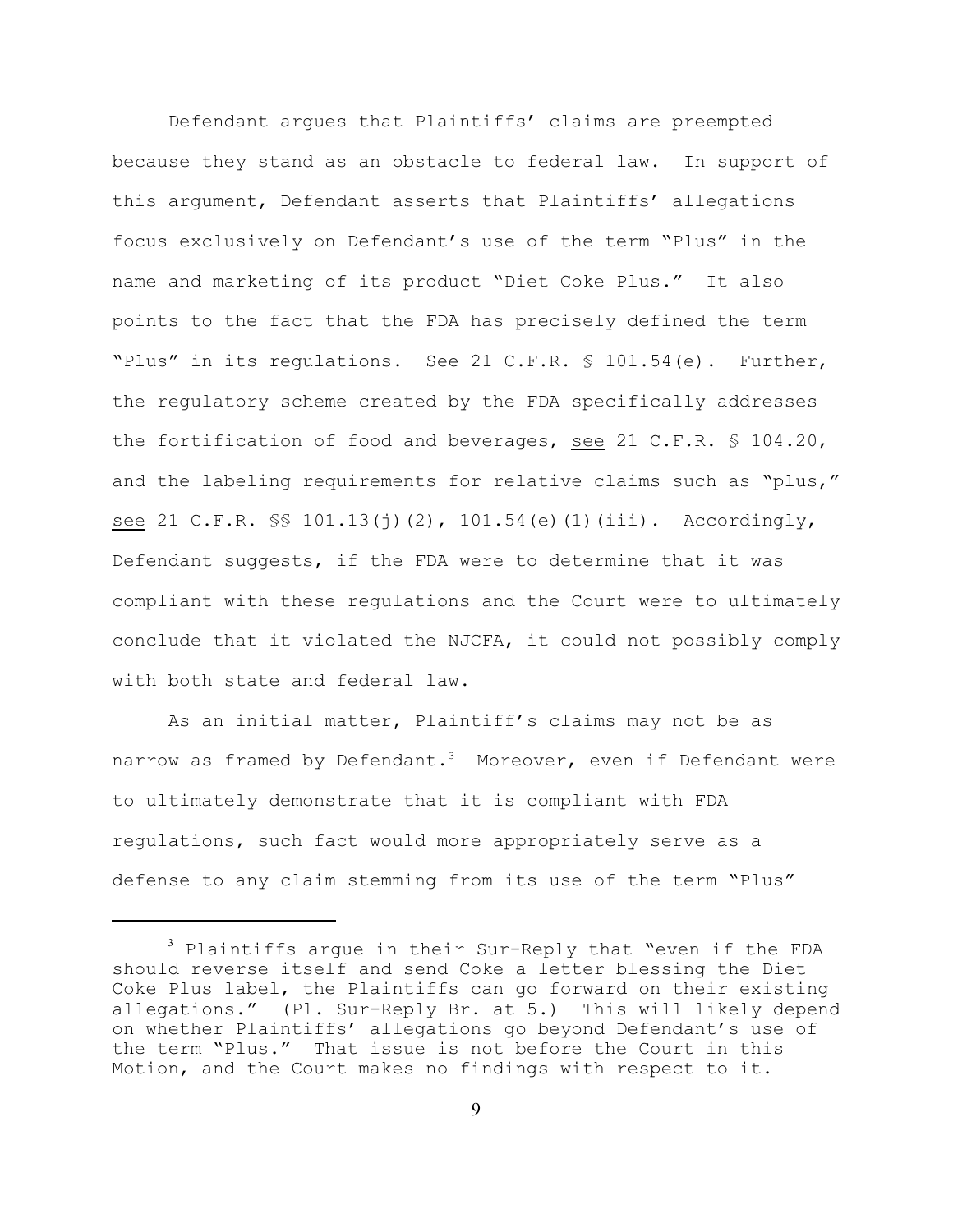than a grounds for preemption. With regulatory compliance serving as a potential defense against any claims based upon the improper use of regulated terms, there can arise no situation in which it would not be possible for Defendant to simultaneously comply with both state and federal law. Were the Court to permit the application of implied conflict preemption in this case, it would turn regulatory definitions such as 21 C.F.R.  $\frac{1}{5}$  101.54(e) into suits of armor capable of immunizing parties who mislead the public from any potential civil liability, even before it is determined whether the party complied with the definition. Congress could not have intended such a perverse result when it granted the FDA authority to regulate in this area. See Malone, 435 U.S. 497 (explaining that "the purpose of Congress is the ultimate touchstone" of the preemption analysis). Especially in cases such as this, where Defendant is alleged to have been charged with "misbranding" by the FDA for failure to meet the requirements for use of the term "Plus," (see Second Amended Complaint at  $\mathbb{I}$  1, Exh. A), and the states have such a historically strong interest in the area, see Plumley v. Massachusetts, 155 U.S. 461, 472 (1894) ("If there be any subject over which it would seem the states ought to have plenary control . . . it is the protection of the people against fraud and deception in the sale of food products.").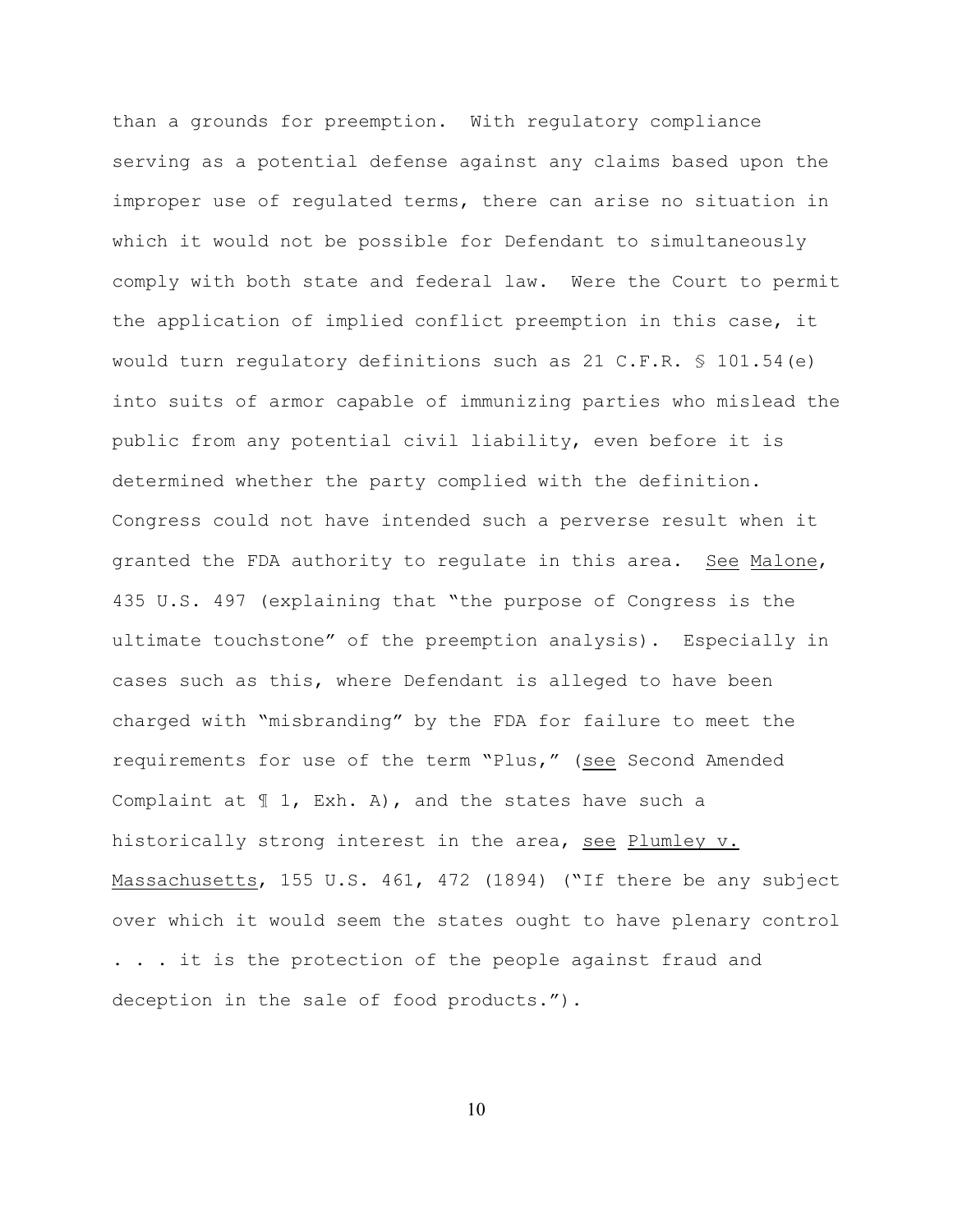Defendant also cites to the Third Circuit's recent decision in Holk, asserting that the Third Circuit refused to apply implied conflict preemption because, unlike here, there was no law or FDA regulation defining the potentially misleading term at issue in that case. (Def. Reply Br. at 9.) The Third Circuit found in Holk that the FDA had not enacted any regulation or otherwise taken actions capable of having preemptive effect and relied on this fact in determining the implied conflict preemption did not bar plaintiff's claims. Holk, 2009 WL 2449561, at \*10. However, the Court does not read Holk as standing for the proposition that where a regulation defining a term exists, such regulation standing alone and without more mandates a finding of preemption. Had such a regulation existed, the Third Circuit would have taken the further step of determining whether it is possible for the defendant to comply with both state and federal requirements. Id. at \*8. The Court is unable on Plaintiffs' pleadings alone to find that such compliance is not possible in this case. Whether Defendant is able to demonstrate that it is in compliance with the federal regulations regarding the use of the term "Plus," such that it amounts to a complete defense to any claims that stem solely from the use of that word, the Court leaves to another day. Until such time as Plaintiffs' claims are clarified and the record further developed, the Court declines to bar any or all of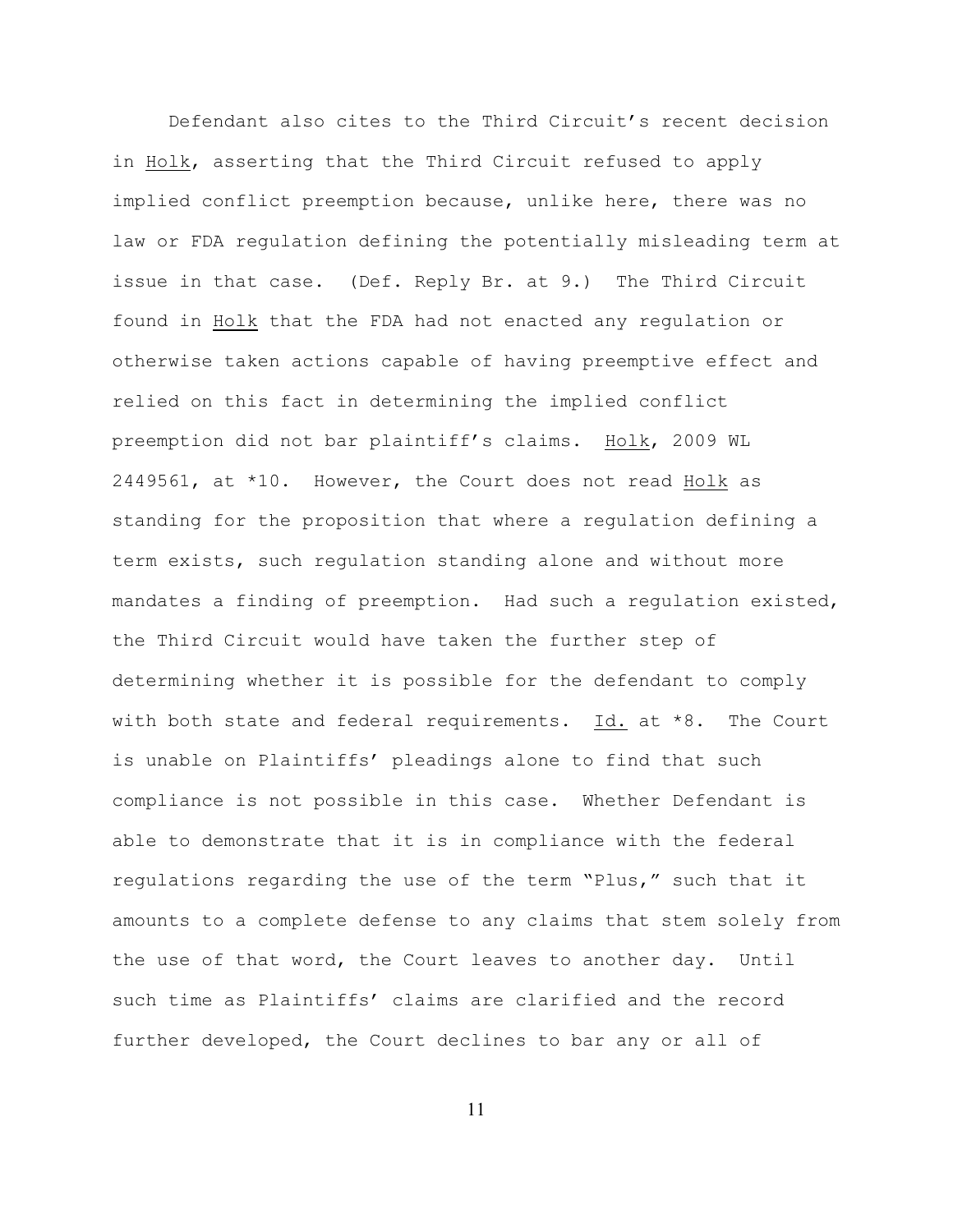Plaintiffs' claims on the basis of implied conflict preemption.

# **C. Failure to State a Claim**

## **1. Standard for Motion to Dismiss**

When considering a motion to dismiss a complaint for failure to state a claim upon which relief can be granted pursuant to Fed. R. Civ. P. 12(b)(6), a court must accept all well-pleaded allegations in the complaint as true and view them in the light most favorable to the plaintiff. Evancho v. Fisher, 423 F.3d 347, 351 (3d Cir. 2005). It is well settled that a pleading is sufficient if it contains "a short and plain statement of the claim showing that the pleader is entitled to relief." Fed. R. Civ. P.  $8(a)(2)$ . Under the liberal federal pleading rules, it is not necessary to plead evidence, and it is not necessary to plead all the facts that serve as a basis for the claim. Bogosian v. Gulf Oil Corp., 562 F.2d 434, 446 (3d Cir. 1977). However, "[a]lthough the Federal Rules of Civil Procedure do not require a claimant to set forth an intricately detailed description of the asserted basis for relief, they do require that the pleadings give defendant fair notice of what the Plaintiff's claim is and the grounds upon which it rests." Baldwin County Welcome Ctr. v. Brown, 466 U.S. 147, 149-50 n.3 (1984) (quotation and citation omitted).

A district court, in weighing a motion to dismiss, asks "'not whether a Plaintiff will ultimately prevail but whether the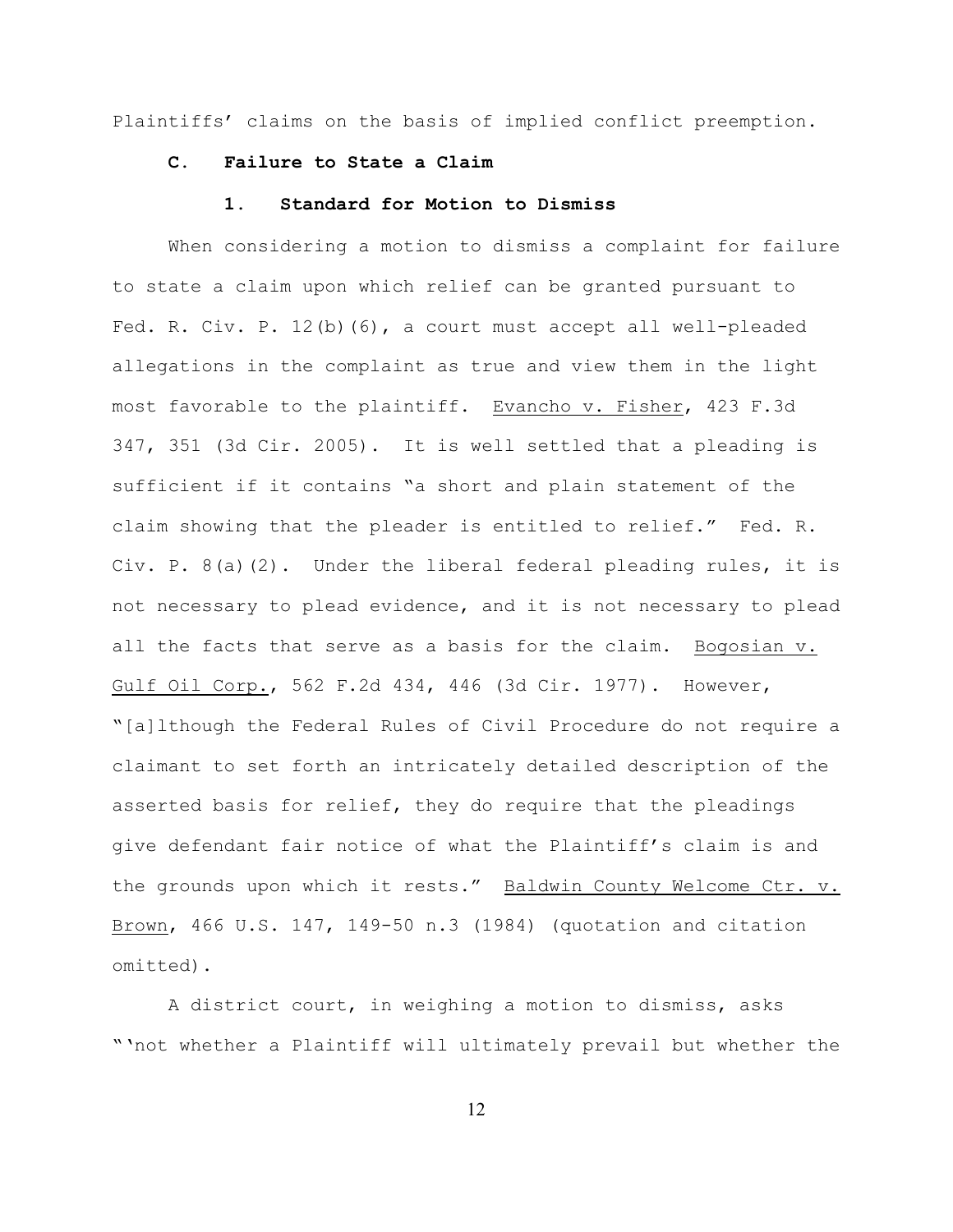claimant is entitled to offer evidence to support the claim.'" Bell Atlantic v. Twombly, 550 U.S. 544, 562 n.8 (2007) (quoting Scheuer v. Rhoades, 416 U.S. 232, 236 (1974)); see also Ashcroft v. Iqbal, 129 S. Ct. 1937, 1953 (2009) ("Our decision in Twombly expounded the pleading standard for 'all civil actions' . . . ."); Phillips v. County of Allegheny, 515 F.3d 224, 234 (3d Cir. 2008) (stating that the "Supreme Court's Twombly formulation of the pleading standard can be summed up thus: 'stating . . . a claim requires a complaint with enough factual matter (taken as true) to suggest' the required element. This 'does not impose a probability requirement at the pleading stage,' but instead 'simply calls for enough facts to raise a reasonable expectation that discovery will reveal evidence of' the necessary element"). A court need not credit either "bald assertions" or "legal conclusions" in a complaint when deciding a motion to dismiss. In re Burlington Coat Factory Sec. Litig., 114 F.3d 1410, 1429-30 (3d Cir. 1997). The defendant bears the burden of showing that no claim has been presented. Hedges v. U.S., 404 F.3d 744, 750 (3d Cir. 2005) (citing Kehr Packages, Inc. v. Fidelcor, Inc., 926 F.2d 1406, 1409 (3d Cir. 1991)).

Further, claims alleging fraud or mistake must meet the heightened pleading requirements of Fed. R. Civ. P. 9(b), which requires such claims to be pled with "particularity." See Naporano Iron & Metal Co. v. Am. Crane Corp., 79 F. Supp. 2d 494,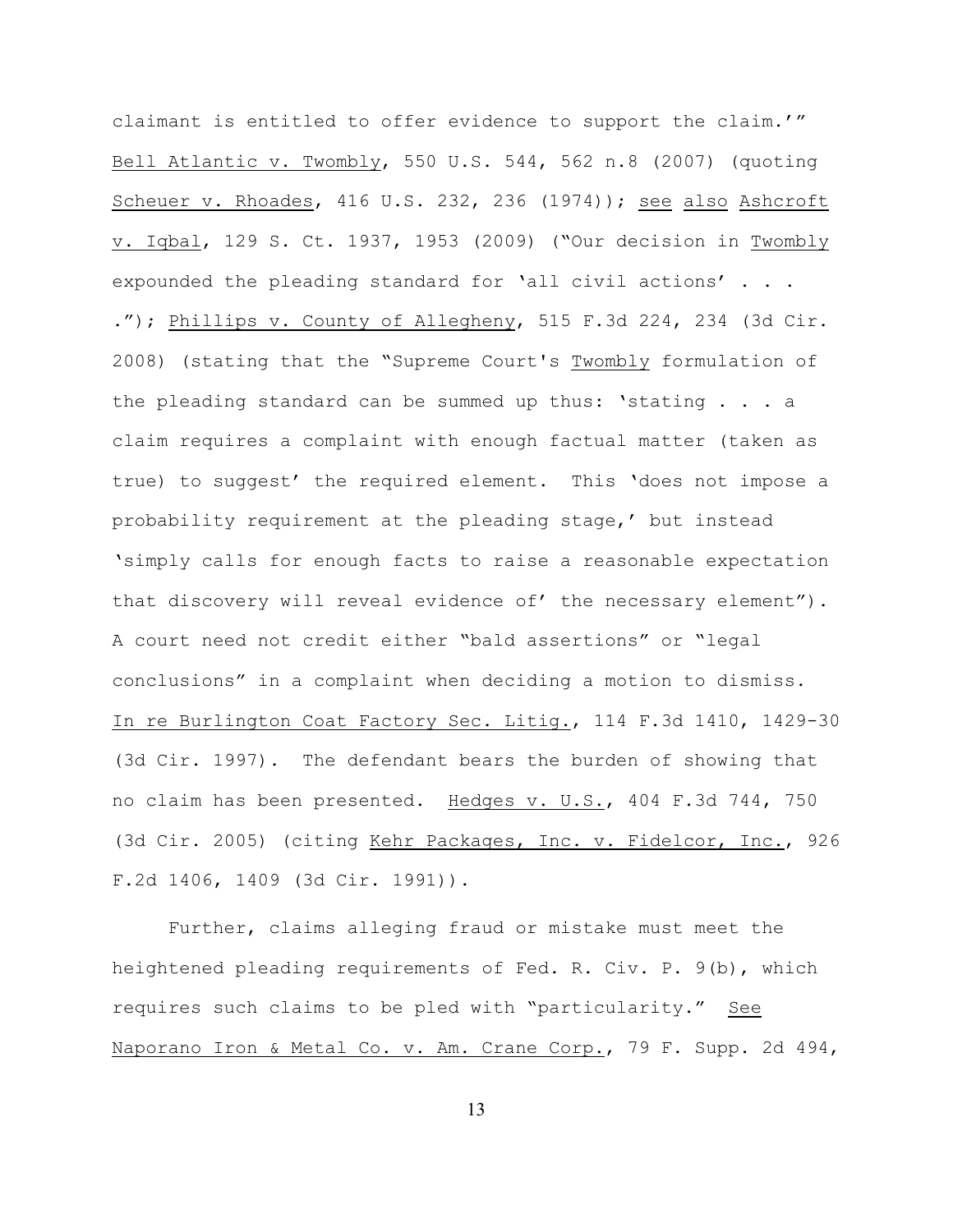510 (D.N.J. 2000). A plaintiff must allege the "who, what, when, where, and how" of the claim. Lum v. Bank of Am., 361 F.3d 217, 224 (3d Cir. 2004). A plaintiff "may satisfy this requirement by pleading the 'date, place or time' of the fraud, or through 'alternative means of injecting precision and some measure of substantiation into their allegations of fraud.'" Id. (quoting Seville Indus. Mach. Corp. v. Southmost Mach. Corp., 742 F.2d 786, 791 (3d Cir. 1984)). The Rule's heightened pleading requirements "give[] defendants notice of the claims against them, provides an increased measure of protection for their reputations, and reduces the number of frivolous suits brought solely to extract settlements." Naporano Iron & Metal Co. v. American Crane Corp., 79 F. Supp. 2d 494, 511 (D.N.J. 2000). In class action cases, each "individually named plaintiff must satisfy Rule 9(b) independently." Pacholec v. Home Depot USA, Inc., 2006 U.S. Dist. LEXIS 68976, \*4-5 (D.N.J. Sept. 25, 2006).

## **2. NJCFA**

To state a claim under the NJCFA, a plaintiff must allege: "(1) unlawful conduct by the defendants; (2) an ascertainable loss on the part of the plaintiff; and (3) a causal relationship between the defendants' unlawful conduct and the plaintiff's ascertainable loss." Frederico v. Home Depot, 507 F.3d 188, 202 (3d Cir. 2007). THE NJCFA defines unlawful conduct broadly, as

[t]he act, use or employment by any person of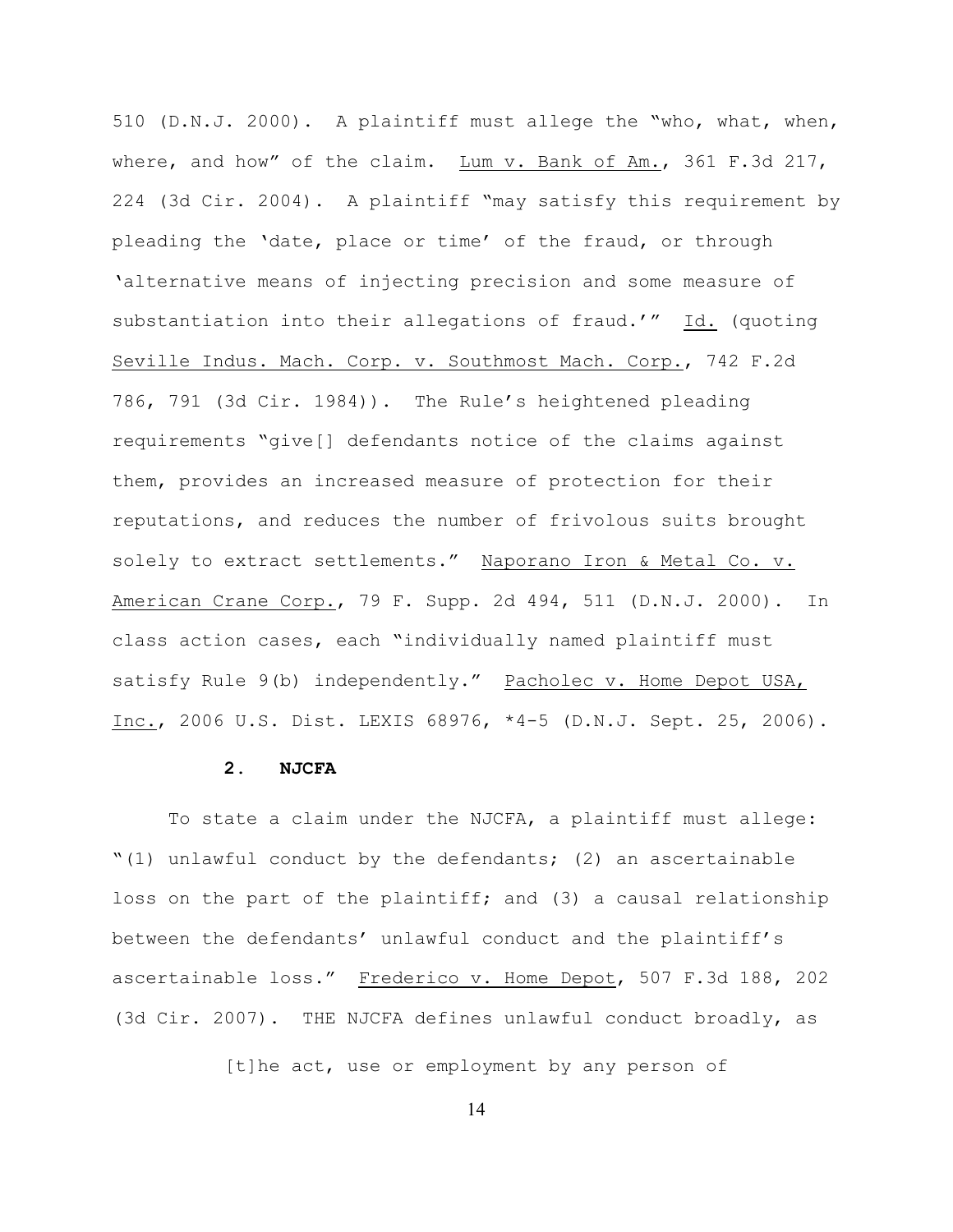any unconscionable commercial practice, deception, fraud, false pretense, false promise, misrepresentation, or the knowing concealment, suppression, or omission of any material fact with intent that others rely upon such concealment, suppression or omission, in connection with the sale or advertisement of any merchandise.

N.J.S.A. 56:8-2. In other words, "unlawful practices fall into one of three general categories: (1) affirmative acts; (2) knowing omissions; and (3) regulation violations. $14$  Torres-Hernandez v. CVT Prepaid Solutions, Inc., No. 08-1057-FLW, 2008 U.S. Dist. LEXIS 105413, at \*15 (D.N.J. Dec. 9. 2008); see also Frederico, 507 F.3d at 202.

With respect to the first element of Plaintiffs' claim, the unlawful conduct they allege appears to based on affirmative acts by Defendant. Under the NJCFA, an affirmative representation is "one which is material to the transaction and which is a statement of fact, found to be false, made to induce the buyer to make the purchase." Mango v. Pierce-Coombs, 851 A.2d 62, 69 (N.J. App. Div. 2004). In their Second Amended Complaint, Plaintiffs allege that Defendant "boast[ed] on the label that the product contained certain attributes, such as 'plus' amount of vitamins and minerals, when such was not true," (Second Amended

 $^4$  Only violation of regulations enacted under N.J.S.A. 56:8-4 (West 1960) can serve as a basis for a claim of an unlawful practice under the NJCFA. See Cox v. Sear Roebuck & Co., 647 A.2d 454, 462 (N.J. 1994).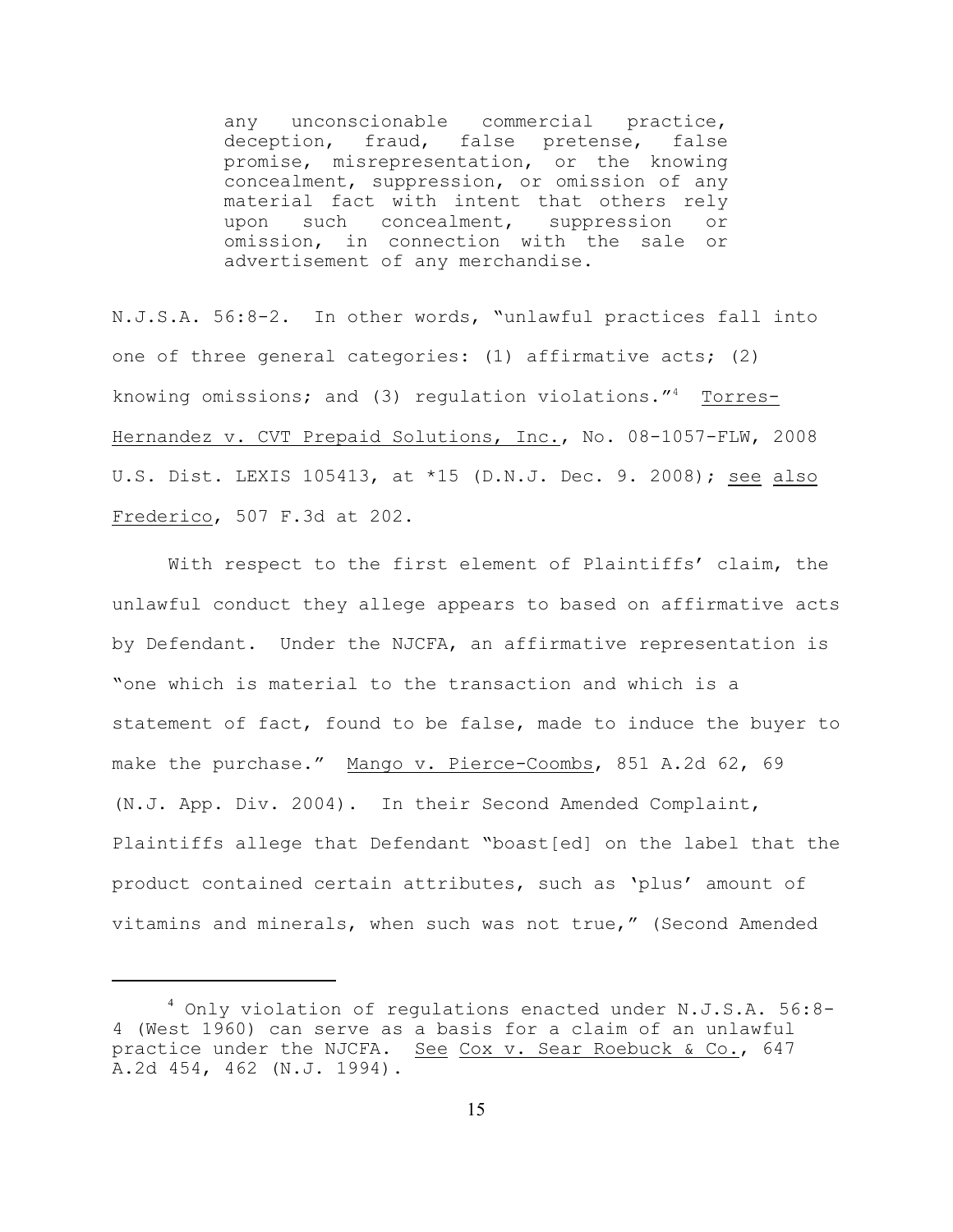Complaint at ¶ 33), and that they were "persuaded to purchase the product because the term 'Plus' connotes a more robust amount of vitamins and minerals in the product when, in fact, that was not the case at all," (id. at  $\mathbb{I}$  14). However, the FDA Warning Letter attached to the Second Amended Complaint as Exhibit A specifically provides that the product's

> ingredient list includes the following added vitamins and minerals: magnesium sulfate (declared at 10% of the Daily Value (DV) for magnesium in the Nutrition Facts panel), zinc gluconate (declared at 10% of the DV for zinc), niacinamide (declared at 15% of the DV for niacin), pyridoxine hydrochloride (declared at 15% of the DV for vitamin B6), and cyanocobalamine (declared at 15% of the DV for vitamin B12).

In the face of the FDA Warning Letter's discussion of the added vitamins and minerals in Diet Coke Plus, Plaintiffs have failed to allege with particularity what further expectations they had for the product or how it fell short of those expectations. Without such allegations, Plaintiffs have failed to plead this element with sufficient particularity to state a claim.

With respect to the second element, "[a] sufficiently [pled] ascertainable loss is one with enough specificity as to give the defendant notice of possible damages." Torres-Hernandez, 2008 U.S. Dist. LEXIS 105413, at \*19. "The certainty implicit in the concept of an 'ascertainable' loss is that it is quantifiable or measurable." Thiedemann v. Mercedes-Benz USA, LLC, 872 A.2d 783,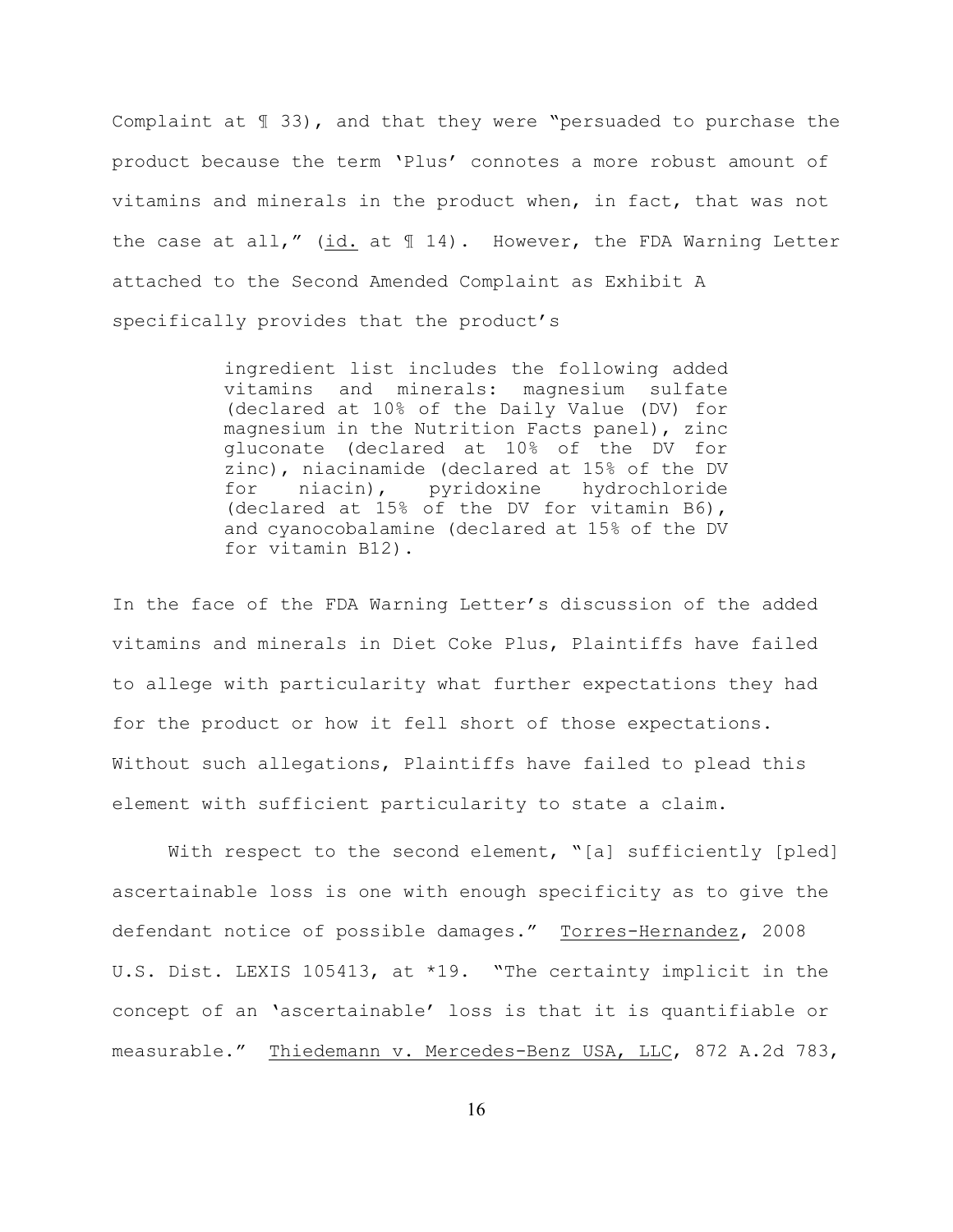792 (N.J. 2005). With respect to damages, Plaintiffs allege that they "have suffered damages and ascertainable losses of moneys and/or property, by paying money for the product that never should have been marketed to consumers in a misleading manner." (Second Amended Complaint at ¶ 33.) Plaintiffs do not allege, however, that what they received was of lesser value than what they were promised. See Franulovic v. Coca-Cola Company, Nos. 07-539 (RMB) and 07-828 (RMB), 2007 WL 3166953, at \*8-9 (D.N.J. Oct. 25, 2007) (finding that "conclusory statement that she and other consumers have suffered an 'ascertainable loss' is insufficient, and dismissing NJCFA claim where the plaintiff "actually received a beverage for her money, and [did] not allege how the purchase of that beverage constituted a specific loss"); Solo v. Bed Bath & Beyond, Inc., No. 06-1908 (SRC), 2007 WL 1237825, at \*3 (D.N.J. Apr. 26, 2007) (granting motion to dismiss NJCFA claim where the plaintiff failed to allege that "the sheets he received were worth an amount of money less than the sheets he was promised, or that he experienced a measurable out-of-pocket loss because of his purchase). Without such allegations, Plaintiffs have failed to plead this element with sufficient particularity to state a claim.

With respect to the third element, courts have found allegations that a plaintiff would not have purchased a product had it been accurately labeled or that they purchased the product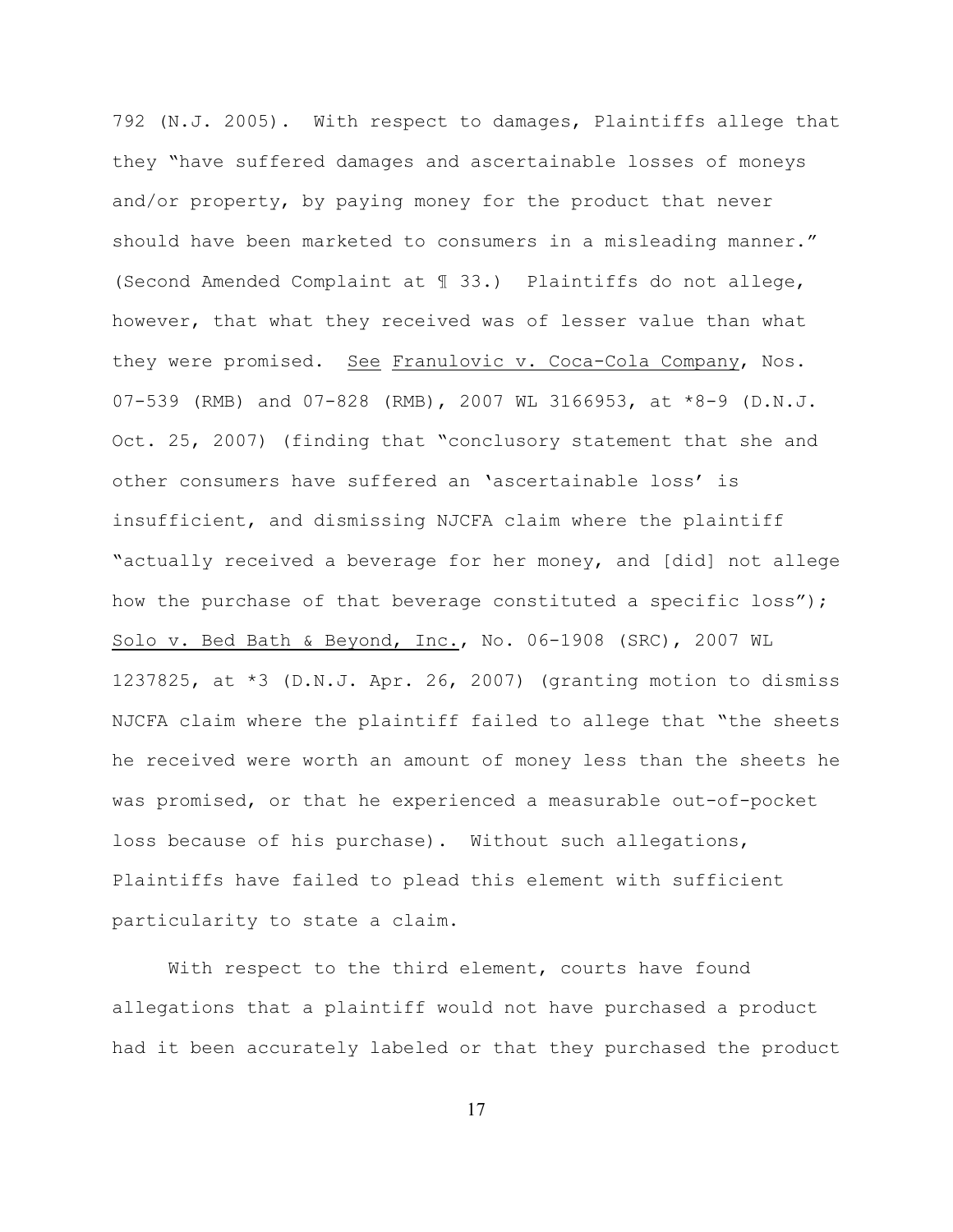because of the misleading claim sufficient to plead causation. See Franulovic, 2007 WL 3166953, at \*10; Solo, 2007 WL 1237825, at \*4. In the Second Amended Complaint, Plaintiffs allege that they were "persuaded to purchase the product because the term 'Plus' connotes a more robust amount of vitamins and minerals in the product." (Second Amended Complaint at ¶ 14.) Accordingly, Plaintiffs have sufficiently pled this element.

Having failed to allege facts with sufficient particularity to state a claim with respect to the first two elements, Plaintiffs' NJCFA claim must be dismissed. Plaintiffs request in their Opposition Brief that they be permitted to amend their Second Amended Complaint, should the Court find it deficient. The Court will grant this request. See Shane v. Fauver, 213 F.3d 113, 115-16 (3d Cir. 2000) (holding that court should generally grant leave to amend a complaint dismissed for failure to state a claim).

## **3. Misrepresentation**

Plaintiffs have asserted claims for both negligent and intentional misrepresentation against Defendant. In order to state a claim for negligent misrepresentation under New Jersey law, a plaintiff must allege: (1) an incorrect statement, (2) negligently made, and (3) upon which plaintiff justifiably relied. See Alexander v. Cigna Corp., 991 F. Supp. 427, 440 (D.N.J. 1998). In order to state a claim for intentional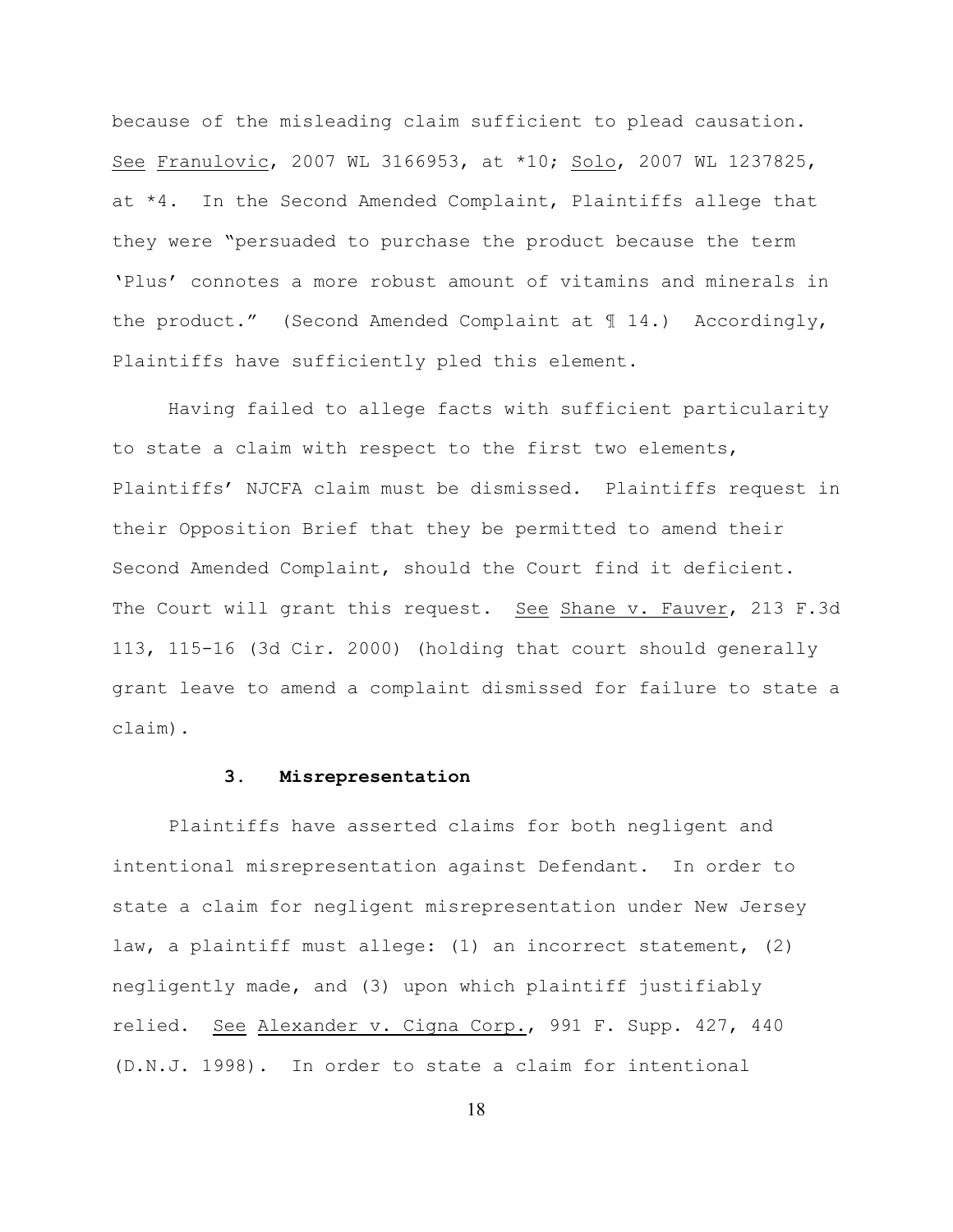misrepresentation under New Jersey law, a plaintiff must allege: (1) a material misrepresentation of a presently existing or past fact; (2) knowledge or belief by Defendant of its falsity; (3) an intention that the plaintiff rely upon the fact; (4) the plaintiff's reasonable reliance upon it; and (5) resulting damages. See Gennari v. Weichart Co. Realtors, 691 A.2d 350, 367 (N.J. 1997).

Plaintiffs allegations regarding these claims are substantively identical to their allegations regarding the NJCFA claim, and they must fail for the same reasons. In the face of the FDA Warning Letter's discussion of the added vitamins and minerals in Diet Coke Plus, Plaintiffs have failed to allege with particularity what incorrect statements or material misrepresentations were made to them. For the same reasons expressed above, Plaintiffs will be given an opportunity to amend their pleading with respect to these claims.

## **4. Unjust Enrichment**

In order to state a claim for unjust enrichment under New Jersey law, a plaintiff must allege that: (1) defendant received a benefit, (2) at plaintiff's expense, (3) under circumstances that would make it unjust for defendant to retain the benefit without paying for it. See In re K-Dur Antitrust Litigation, 338 F. Supp. 2d 517, 544 (D.N.J. 2004). Further, "[t]he unjust enrichment doctrine requires that plaintiff show that it expected